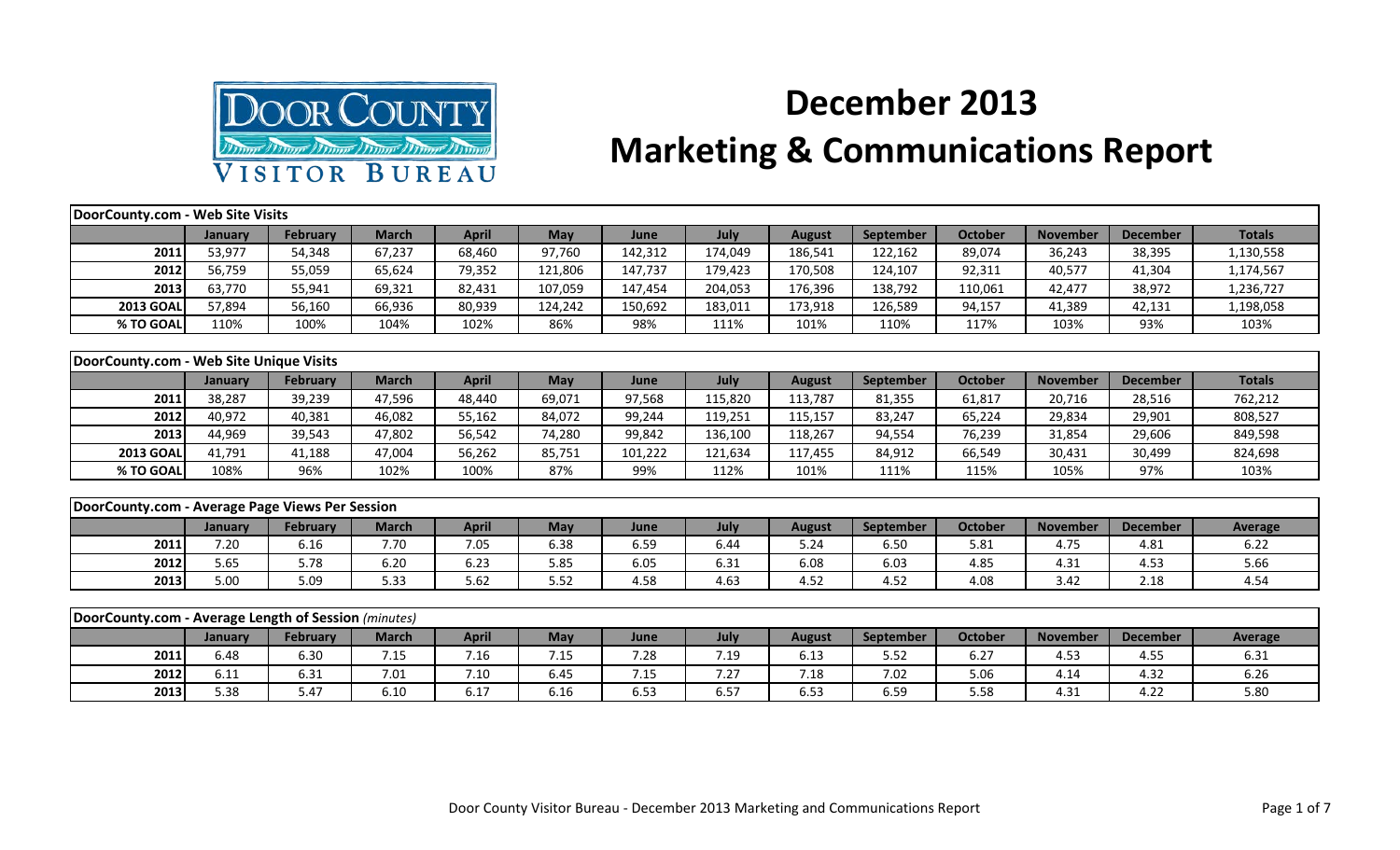| DoorCounty.com - Mobile Web Site Useage (mobile site went live in July, 2011) |         |                 |              |              |                            |                                                                |         |               |                  |                             |                                     |                 |               |
|-------------------------------------------------------------------------------|---------|-----------------|--------------|--------------|----------------------------|----------------------------------------------------------------|---------|---------------|------------------|-----------------------------|-------------------------------------|-----------------|---------------|
|                                                                               | January | <b>February</b> | <b>March</b> | <b>April</b> | May                        | June                                                           | July    | <b>August</b> | September        | <b>October</b>              | <b>November</b>                     | <b>December</b> | <b>Totals</b> |
| 2011                                                                          | n/a     | n/a             | n/a          | n/a          | n/a                        | n/a                                                            | 16,092  | 16,889        | 11,716           | 9,582                       | 3,478                               | 4,309           | 62,066        |
| 2012                                                                          | 7,014   | 6,861           | 9,092        | 11,831       | 20,398                     | 27,585                                                         | 37,251  | 33,290        | 25,185           | 18,002                      | 8,146                               | 9,681           | 214,336       |
| 2013                                                                          | 15,219  | 13,336          | 16,952       | 19,449       | 30,015                     | 49,594                                                         | 69,397  | 61,021        | 47,761           | 38,867                      | 7,934                               | 7,333           | 376,878       |
|                                                                               |         |                 |              |              |                            |                                                                |         |               |                  |                             |                                     |                 |               |
| DoorCounty.com - Top Ten Most Requested Pages for the Month                   |         |                 |              |              |                            |                                                                |         |               |                  |                             |                                     |                 |               |
| 1) Home Page                                                                  |         |                 |              |              |                            | 5) /where-to-stay/search-by-date                               |         |               |                  |                             | 9) /what-to-do/seasonal-activities  |                 |               |
| 2) /where-to-stay                                                             |         |                 |              |              | 6) / events                |                                                                |         |               |                  |                             | 10) /what-to-do/seasonal-activities |                 |               |
| 3) / events                                                                   |         |                 |              |              | 7) /where-to-stay          |                                                                |         |               |                  |                             |                                     |                 |               |
| 4) /newsletter                                                                |         |                 |              |              |                            | 8) /nature-of-romance/lodging-packages                         |         |               |                  |                             |                                     |                 |               |
|                                                                               |         |                 |              |              |                            |                                                                |         |               |                  |                             |                                     |                 |               |
| DoorCounty.com - Top Ten Sources                                              |         |                 |              |              |                            |                                                                |         |               |                  |                             |                                     |                 |               |
| 1) google/organic                                                             |         |                 |              |              | 5) yahoo/organic           |                                                                |         |               |                  |                             | 9) midwestliving.com/referral       |                 |               |
| 2) Direct                                                                     |         |                 |              |              | 6) facebook.com/referral   |                                                                |         |               |                  | 10) doorcounty.com/referral |                                     |                 |               |
| 3) DoorCounty/Email                                                           |         |                 |              |              | 7) m.facebook.com/referral |                                                                |         |               |                  |                             |                                     |                 |               |
| 4) bing/organic                                                               |         |                 |              |              |                            | 8) travelwisconsin.com/referral                                |         |               |                  |                             |                                     |                 |               |
|                                                                               |         |                 |              |              |                            |                                                                |         |               |                  |                             |                                     |                 |               |
|                                                                               |         |                 |              |              |                            |                                                                |         |               |                  |                             |                                     |                 |               |
| <b>Social Media: Facebook</b>                                                 |         |                 |              |              |                            |                                                                |         |               |                  |                             |                                     |                 |               |
| <b>Impressions</b>                                                            | January | February        | <b>March</b> | <b>April</b> | May                        | June                                                           | July    | <b>August</b> | September        | <b>October</b>              | <b>November</b>                     | <b>December</b> | <b>Totals</b> |
| 2011                                                                          | n/a     | n/a             | n/a          | n/a          | n/a                        | n/a                                                            | n/a     | 286,488       | 245,032          | 191,854                     | 4,113,378                           | 4,248,343       | 9,085,095     |
| 2012                                                                          | 191,394 | 198,686         | 198,684      | 163,672      | 215,057                    | 218,996                                                        | 219,603 | 233,092       | 211,142          | 174,245                     | 825,198                             | 1,156,708       | 4,006,477     |
| 2013                                                                          | 705,864 | 438,515         | 508,267      | 913,060      | 718,887                    | 731,781                                                        | 862,530 | 3,417,990     | 906,036          | 973,792                     | 789,279                             | 757,391         | 11,723,392    |
| <b>Post Views</b>                                                             | January | <b>February</b> | <b>March</b> | <b>April</b> | <b>May</b>                 | June                                                           | July    | <b>August</b> | <b>September</b> | <b>October</b>              | <b>November</b>                     | <b>December</b> | <b>Totals</b> |
| 2011                                                                          | 199,521 | 193,298         | 178,586      | 114,181      | 163,650                    | 219,700                                                        | 168,839 | 172,648       | 45,020           | 40,769                      | 1,089,150                           | 960,516         | 3,545,878     |
| 2012                                                                          | 42,566  | 44,999          | 52,921       | 46,245       | 41,652                     | 47,465                                                         | 61,081  | 75,506        | 63,265           | 45,846                      | 213,729                             | 324,232         | 1,059,507     |
| 2013                                                                          | 201,757 | 153,573         | 235,988      | 421,933      | 397,823                    | 339,344                                                        | 694,065 | 837,676       | 661,885          | 555,945                     | 75,063                              | 403,674         | 4,978,726     |
| <b>Page Views</b>                                                             | January | <b>February</b> | <b>March</b> | <b>April</b> | <b>May</b>                 | June                                                           | July    | <b>August</b> | September        | <b>October</b>              | <b>November</b>                     | <b>December</b> | <b>Totals</b> |
| 2011                                                                          | 763     | 1,430           | 1,627        | 827          | 1,035                      | n/a                                                            | 730     | 4,761         | 2,823            | 2,155                       | 2,640                               | 1,403           | 20,194        |
| 2012                                                                          | 2,485   | 3,072           | 2,377        | 1,735        | 2,383                      | 2,542                                                          | 1,382   | 1,227         | 1,222            | 2,312                       | 3,948                               | 2,432           | 27,117        |
| 2013                                                                          | 3,372   | 2,134           | 3,474        | 8,976        | 5,164                      | 5,398                                                          | 6,440   | 7,471         | 7,069            | 4,702                       | 1,637                               | 1,870           | 57,707        |
| "Talking about this"                                                          | January | <b>February</b> | <b>March</b> | <b>April</b> | May                        | June                                                           | July    | <b>August</b> | September        | <b>October</b>              | <b>November</b>                     | <b>December</b> | <b>Totals</b> |
| 2011                                                                          | n/a     | n/a             | n/a          | n/a          | n/a                        | n/a                                                            | 111     | 1,370         | 802              | 481                         | 1,121                               | 417             | 4,302         |
| 2012                                                                          | 1,228   | 848             | 617          | 400          | 736                        | 694                                                            | 656     | 1,612         | 2,187            | 2,575                       | 8,622                               | 6,402           | 26,577        |
| 2013                                                                          | 10,392  | 7,919           | 8,284        | 9,445        | 10,709                     | 11,474<br>(July 2011 "Talking about this" Data from 7/19-7/31) | 14,225  | 41,084        | 19,793           | 26,352                      | 16,522                              | 19,697          | 195,896       |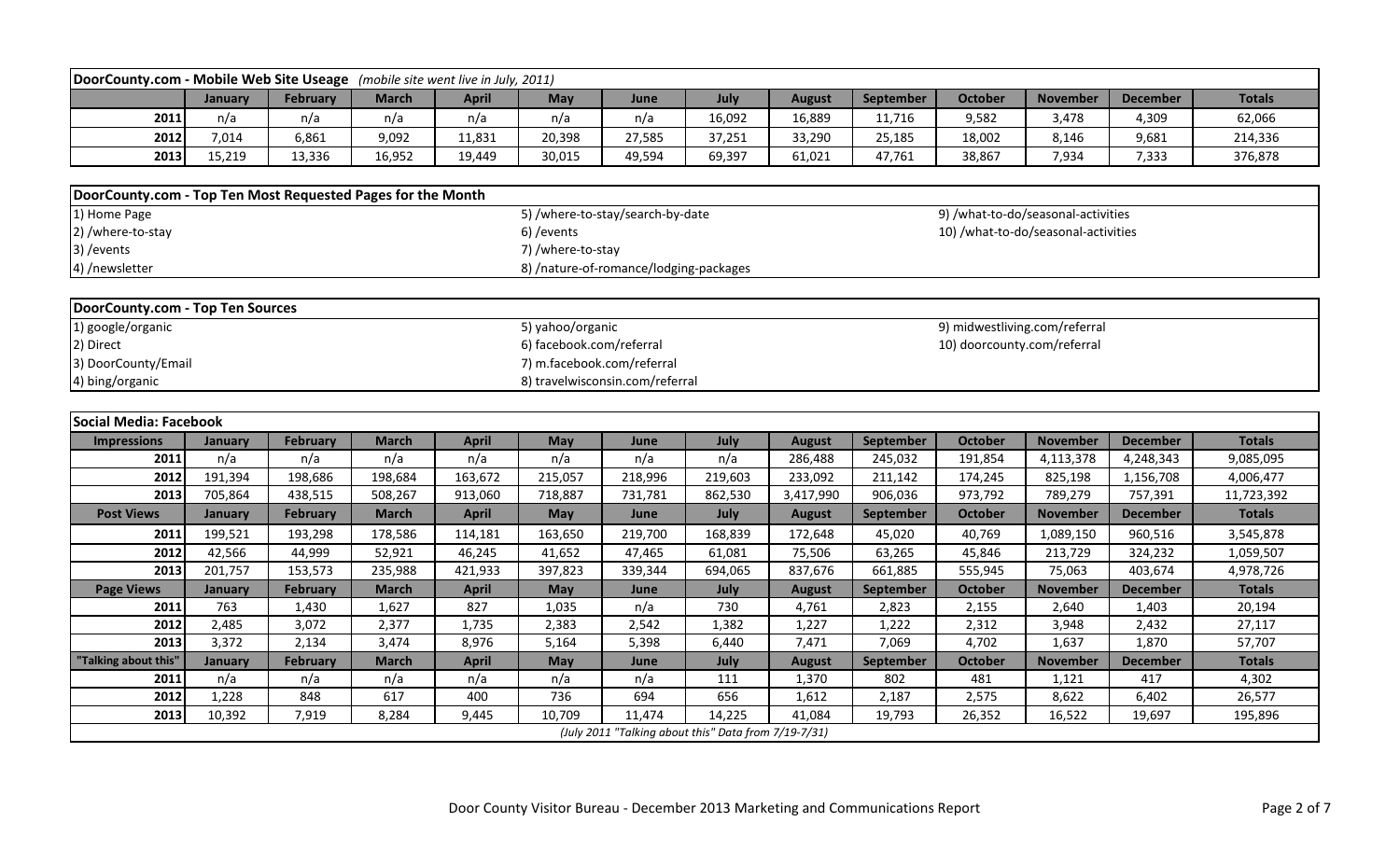| Social Media: Twitter Followers                                      |                |                                                                                        |              |              |         |         |         |               |           |                             |                 |                 |                        |
|----------------------------------------------------------------------|----------------|----------------------------------------------------------------------------------------|--------------|--------------|---------|---------|---------|---------------|-----------|-----------------------------|-----------------|-----------------|------------------------|
|                                                                      | January        | <b>February</b>                                                                        | <b>March</b> | <b>April</b> | May     | June    | July    | <b>August</b> | September | <b>October</b>              | <b>November</b> | <b>December</b> | <b>Annual % Growth</b> |
| 2011                                                                 | 785            | 825                                                                                    | 813          | 901          | 955     | 1,002   | 1,034   | 1,094         | 1,123     | 1,207                       | 1,238           | 1,271           | 62%                    |
| 2012                                                                 | 1,352          | 1,392                                                                                  | 1,430        | 1,427        | 1,514   | 1,559   | 1,625   | 1,668         | 1,702     | 1,764                       | 1,795           | 1,833           | 36%                    |
| 2013                                                                 | 1,833          | 1,975                                                                                  | 2,032        | 2,109        | 2,187   | 2,235   | 2,340   | 2,402         | 2,426     | 2,479                       | 2,537           | 2,589           | 41%                    |
|                                                                      |                |                                                                                        |              |              |         |         |         |               |           |                             |                 |                 |                        |
| Social Media: Blog Page Views                                        |                |                                                                                        |              |              |         |         |         |               |           |                             |                 |                 |                        |
|                                                                      | January        | <b>February</b>                                                                        | <b>March</b> | <b>April</b> | May     | June    | July    | <b>August</b> | September | <b>October</b>              | <b>November</b> | <b>December</b> | <b>Totals</b>          |
| 2011                                                                 | 290            | 139                                                                                    | 184          | 98           | 373     | 777     | 1,044   | 1,177         | 1,146     | 775                         | 466             | 630             | 7,099                  |
| 2012                                                                 | 831            | 816                                                                                    | 584          | 495          | 673     | 788     | 1,143   | 1,003         | 619       | 632                         | 358             | 336             | 8,278                  |
| 2013                                                                 | 337*           | 1,107                                                                                  | 2,238        | 3,359        | 3,788   | 3,458   | 4,580   | 4,730         | 2,990     | 3,111                       | 1,868           | 976             | 32,542                 |
|                                                                      |                | *In February 2013 the Insider Expert blog views replaced the former staff blog numbers |              |              |         |         |         |               |           |                             |                 |                 |                        |
|                                                                      |                |                                                                                        |              |              |         |         |         |               |           |                             |                 |                 |                        |
| <b>Explore The Door Video Travel Show Activity (views/downloads)</b> |                |                                                                                        |              |              |         |         |         |               |           |                             |                 |                 |                        |
|                                                                      | January        | <b>February</b>                                                                        | <b>March</b> | <b>April</b> | May     | June    | July    | <b>August</b> | September | <b>October</b>              | <b>November</b> | <b>December</b> | <b>Totals</b>          |
| 2011                                                                 | 7,042          | 5,958                                                                                  | 7,755        | 8,587        | 10,468  | 18,005  | 21,511  | 18,525        | 12,014    | 9,532                       | 4,558           | 5,460           | 129,415                |
| 2012                                                                 | 6,558          | 5,606                                                                                  | 7,296        | 7,315        | 10,554  | 13,237  | 17,945  | 13,338        | 9,224     | 7,172                       | 4,293           | 4,180           | 106,718                |
| 2013                                                                 | 6,334          | 5,378                                                                                  | 6,134        | 5,397        | 6,601   | 7,420   | 9,686   | 8,201         | 6,158     | 5,112                       | 1,871           | 2,168           | 70,460                 |
|                                                                      |                |                                                                                        |              |              |         |         |         |               |           |                             |                 |                 |                        |
| <b>Pay-Per-Click Results</b>                                         |                |                                                                                        |              |              |         |         |         |               |           |                             |                 |                 |                        |
|                                                                      | January        | <b>February</b>                                                                        | <b>March</b> | <b>April</b> | May     | June    | July    | <b>August</b> | September | <b>October</b>              | <b>November</b> | <b>December</b> | <b>Totals</b>          |
| 2011                                                                 | 4,504          | 4,443                                                                                  | 4,606        | 7,998        | 8,431   | 8,513   | 8,139   | 8,194         | 8,254     | 7,125                       | 4,954           | 5,423           | 80,584                 |
| 2012                                                                 |                | 2012 program started in April                                                          |              | 4,419        | 5,573   | 6,411   | 6,453   | 4,845         | 5,718     | 4,906                       | 3,321           | 3,882           | 45,528                 |
|                                                                      |                | 2013 2013 Program started in March                                                     | 3,222        | 3,797        | 5,110   | 4,532   | 4,997   | 4,945         | 4,108     | 4,033                       | 3,156           | n/a             | 37,900                 |
| Door County E-Newsletter - Number of E-Mails Sent                    |                |                                                                                        |              |              |         |         |         |               |           |                             |                 |                 |                        |
|                                                                      |                |                                                                                        |              |              |         |         |         |               |           |                             |                 |                 | <b>Totals</b>          |
|                                                                      | <b>January</b> | <b>February</b>                                                                        | <b>March</b> | <b>April</b> | May     | June    | July    | <b>August</b> | September | <b>October</b>              | <b>November</b> | <b>December</b> |                        |
| 2011                                                                 | 515,962        | 595,083                                                                                | 510,210      | 504,288      | 583,245 | 493,554 | 485,410 | 477,504       | 463,342   | 461,517                     | $\Omega$        | 450,877         | 5,540,992              |
| 2012                                                                 | 437,876        | 429,892                                                                                | 422,016      | 416,363      | 423,591 | 431,349 | 429,697 | 424,671       | 216,240*  | 411,531                     | 195,130         | 330,394         | 4,568,750              |
| 2013                                                                 | 326,396        | 321,595                                                                                | 319,699      | 308,619      | 332,534 | 336,442 | 311,189 | 342,967       | 319,249   | 322,423                     | 308,090         | 306,833         | 3,856,036              |
|                                                                      |                |                                                                                        |              |              |         |         |         |               |           | *Remail happened in October |                 |                 |                        |
| Door County E-Newsletter - Open Rates                                |                |                                                                                        |              |              |         |         |         |               |           |                             |                 |                 |                        |
|                                                                      | January        | February                                                                               | <b>March</b> | <b>April</b> | May     | June    | July    | <b>August</b> | September | <b>October</b>              | <b>November</b> | <b>December</b> | Average                |
| 2011                                                                 | 14.52%         | 9.00%                                                                                  | 13.16%       | 12.08%       | 11.00%  | 14.35%  | 15.72%  | 17.13%        | 15.00%    | 12.68%                      | 0.00%           | 12.90%          | 12.30%                 |
| 2012                                                                 | 16.67%         | 12.70%                                                                                 | 14.10%       | 17.20%       | 19.90%  | 13.30%  | 15.40%  | 17.20%        | 17.90%    | 16.90%                      | 15.80%          | 15.50%          | 16.05%                 |
| 2013                                                                 | 19.90%         | 20.60%                                                                                 | 20.00%       | 21.10%       | 25.20%  | 21.10%  | 21.40%  | 24.00%        | 23.80%    | 24.80%                      | 24.10%          | 22.00%          | 22.33%                 |
|                                                                      |                |                                                                                        |              |              |         |         |         |               |           |                             |                 |                 |                        |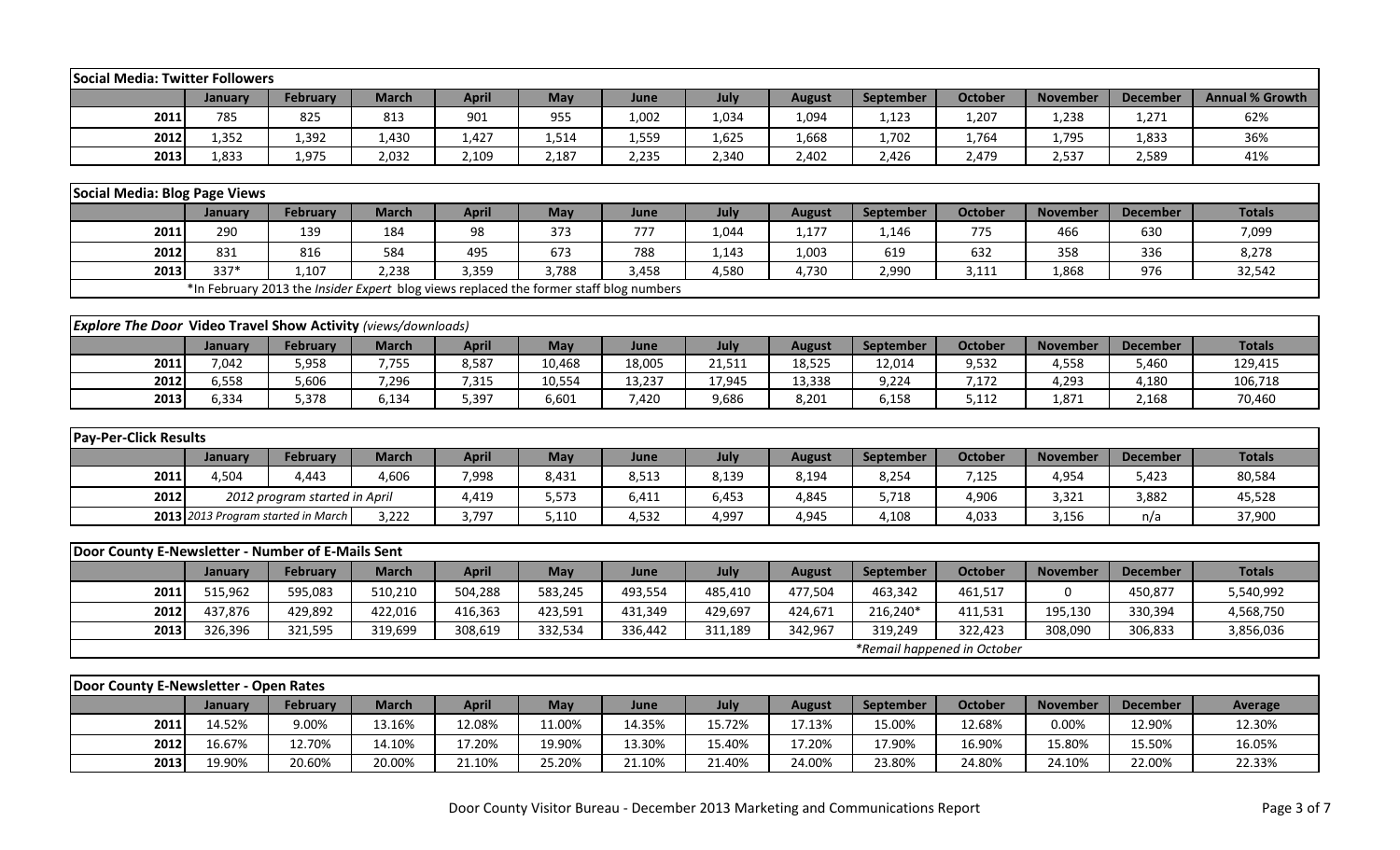| Door County E-Newsletter - Click Thru's |         |                 |              |              |            |       |       |        |                  |         |                 |          |                |
|-----------------------------------------|---------|-----------------|--------------|--------------|------------|-------|-------|--------|------------------|---------|-----------------|----------|----------------|
|                                         | Januarv | <b>February</b> | <b>March</b> | <b>April</b> | <b>May</b> | June  | July  | August | <b>September</b> | October | <b>November</b> | December | <b>Average</b> |
| 2011                                    | 3.55%   | 15.20%          | 3.19%        | 4.31%        | 18.00%     | 2.94% | 3.82% | 3.73%  | 3.15%            | 2.48%   | 0.00%           | 2.16%    | 5.21%          |
| 2012                                    | 3.86%   | 2.80%           | 2.00%        | 2.10%        | 2.80%      | L.60% | 2.10% | 1.70%  | 2.30%            | 1.70%   | 2.00%           | 1.30%    | 2.19%          |
| 2013                                    | 2.80%   | 2.70%           | 2.70%        | 3.00%        | 4.20%      | 3.30% | 3.40% | 3.50%  | 3.80%            | 3.20%   | 2.80%           | 1.90%    | 3.11%          |

| <b>Advertising - Programs &amp; Campaigns</b> |                           |                 |                              |                         |                                          |                                    |            |        |                        |                                      |                                                                              |           |  |
|-----------------------------------------------|---------------------------|-----------------|------------------------------|-------------------------|------------------------------------------|------------------------------------|------------|--------|------------------------|--------------------------------------|------------------------------------------------------------------------------|-----------|--|
|                                               | <b>January</b>            | <b>February</b> | <b>March</b>                 | <b>April</b>            | May                                      | <b>June</b>                        | July       | August | <b>September</b>       | October                              | <b>November</b>                                                              | December  |  |
|                                               | $2011$ Image/NOR          | <b>NOR</b>      |                              | NOR/Image   Image/FOB*  | $\blacksquare$ Image/FOB* $\blacksquare$ | Image/LGBT                         | Image      |        |                        | Image/SDSDC Image/SDSDC  Image/SDSDC | HHN*                                                                         | Image     |  |
|                                               | $2012$ Image/NOR          | <b>NOR</b>      | Image                        | Image/FOB*              | $\mid$ Image/FOB*                        |                                    |            |        |                        |                                      | Image/LGBT   Image/LGBT   Image/LGBT  Im/LGBT/SDSD   Image/SDSD  Im/HHN/LGBT | Image     |  |
|                                               | $2013$ Image/LGBT         | <b>NOR</b>      |                              | Image/LGBT   Image/LGBT | mage                                     | Image                              | Image/LGBT | Image  | Image/SDSDC Image/SDSD |                                      | Image                                                                        | Image/NOR |  |
|                                               | *SOB = Season of Blossoms |                 | **KSD = Kingdom So Delicious |                         |                                          | ***HHN = Holidays and Holly Nights |            |        |                        |                                      | **** NOR = Nature of Romance *****SDSDC = So Delicious. So Door County.      |           |  |

| <b>Advertising - Gross Impressions</b> |                |           |              |           |           |             |            |            |                  |           |                 |                 |              |
|----------------------------------------|----------------|-----------|--------------|-----------|-----------|-------------|------------|------------|------------------|-----------|-----------------|-----------------|--------------|
|                                        | <b>January</b> | February  | <b>March</b> | April     | May       | <b>June</b> | July       | August     | <b>September</b> | October   | <b>November</b> | <b>December</b> | <b>Total</b> |
| 2011                                   | .,266,927      | 1,646,702 | 457.746      | 2,599,887 | 2,968,615 | 5,147,328   | 3,936,575  | 15,763,868 | 4,112,438        | 5,509,009 | 4,133,881       | 4,422,281       | 51,965,257   |
| 2012                                   | 603,196        | 322,727   | 7,058        | 922,717   | 6,653,500 | 7,246,016   | 12,858,131 | 2,690,628  | 1,982,372        | 501,418   | .,648,347       | 85              | 35,436,195   |
| 2013                                   | 106,273        | 480,182   | 123,101      | 124,644   | 4,759,128 | 7,494,467   | 6,332,927  | 6,046,422  | 2,911,882        | 1,136,216 | 130,040         | 104,743         | 29,750,025   |

| Advertising - Media Placed 2013 |         |                 |              |              |           |          |           |           |                  |         |                 |                 |              |
|---------------------------------|---------|-----------------|--------------|--------------|-----------|----------|-----------|-----------|------------------|---------|-----------------|-----------------|--------------|
|                                 | January | <b>February</b> | <b>March</b> | <b>April</b> | Mav       | June     | July      | August    | <b>September</b> | October | <b>November</b> | <b>December</b> | <b>Total</b> |
| <b>Total Paid</b>               | \$868   | \$838           | 2,926خ       | \$2,926      | \$110,148 | \$93,258 | \$101,766 | \$107,636 | \$22,507         | \$5,294 | \$3,206         | \$3,206         | \$454,579    |
| <b>Co-Op Dollars</b>            | \$868   | \$838           | \$838        | \$838        | \$19,590  | \$18,000 | \$5,201   | \$19,782  | \$4,285          | \$4,285 | \$1,000         |                 | \$75,525     |
| <b>Barter Dollars</b>           | \$2,312 | \$3,690         | \$3,312      | \$2,312      | \$66,924  | \$25,167 | \$29,955  | \$25,162  | \$18,541         | \$3,000 | \$2,000         | \$3,000         | \$185,375    |
| <b>Unpaid Dollars</b>           | \$0     |                 |              | \$0          | \$0       | \$11,760 | \$0       | \$0       | \$0              |         |                 |                 | \$11,760     |

| <b>Media Marketing Program - Impressions</b> |                 |           |              |              |            |            |            |               |            |             |                 |                 |               |
|----------------------------------------------|-----------------|-----------|--------------|--------------|------------|------------|------------|---------------|------------|-------------|-----------------|-----------------|---------------|
|                                              | January         | February  | <b>March</b> | <b>April</b> | May        | June       | July       | <b>August</b> | September  | October     | <b>November</b> | <b>December</b> | <b>Totals</b> |
| 2011                                         | 1,187,039       | 647,731   | 531,435      | 1,478,634    | 257,400    | 301,217    | 18,973,348 | 9,517,655     | 15,249,379 | 1,327,037   | 4,659,189       | 606,261         | 54,736,325    |
|                                              | 2012 23,227,492 | 850,742   | 17,200,525   | 10,142,348   | 13,876,785 | 3,979,061  | 1,379,279  | 1,762,561     | 8,028,122  | 3,258,160   | 968,968         | 9,884,333       | 94,558,376    |
| 2013                                         | 1,670,178       | 8,638,771 | 10,208,354   | 1,933,183    | 1,028,329  | 20,328,268 | 8,173,056  | 31,790,411    | 9,995,295  | 285,691,328 | 4,298,436       | 7,342,018       | 391,097,627   |
| <b>2013 GOAL</b>                             | 4.195.874       | 468,431   | 3,666,928    | 3,931,077    | 4,782,243  | 852.706    | 13,383,052 | 3,478,312     | 5,437,680  | 3,465,164   | 2,291,450       | 3,785,881       | 49,738,798    |
| % TO GOAL                                    | 40%             | 1844%     | 278%         | 49%          | 22%        | 2384%      | 61%        | 914%          | 184%       | 8245%       | 188%            | 194%            | 786%          |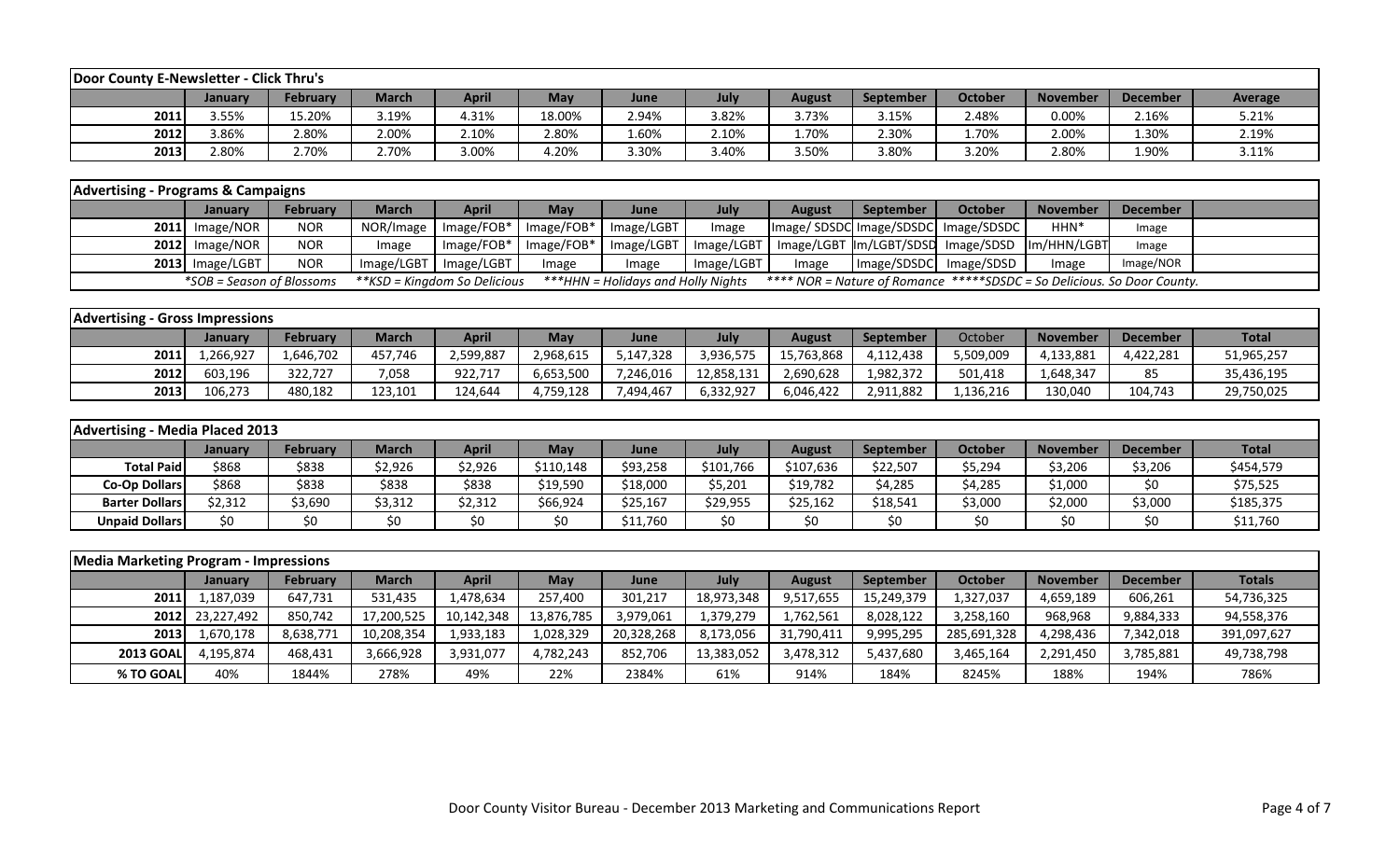| Media Marketing Program - Ad Value Equivalency        |             |                 |                  |                  |             |             |                |                  |                |                |                 |                 |               |
|-------------------------------------------------------|-------------|-----------------|------------------|------------------|-------------|-------------|----------------|------------------|----------------|----------------|-----------------|-----------------|---------------|
|                                                       | January     | <b>February</b> | <b>March</b>     | <b>April</b>     | May         | June        | July           | <b>August</b>    | September      | <b>October</b> | <b>November</b> | <b>December</b> | <b>Totals</b> |
| 2011                                                  | \$74,363    | \$58,692        | \$77,286         | \$50,035         | \$8,777     | \$38,525    | \$31,993       | \$103,217        | \$231,817      | \$57,846       | \$94,313        | \$55,145        | \$882,009     |
| 2012                                                  | \$794,635   | \$38,569        | \$1,066,547      | \$824,094        | \$182,636   | \$35,195    | \$16,126       | \$79,036         | \$20,382       | \$77,307       | \$57,513        | \$24,852        | \$3,216,892   |
| 2013                                                  | \$13,829    | \$50,527        | \$25,621         | \$51,532         | \$28,678    | \$44,542    | \$59,408       | \$1,400,537      | \$30,423       | \$149,500      | \$50,362        | \$72,869        | \$1,977,828   |
|                                                       |             |                 |                  |                  |             |             |                |                  |                |                |                 |                 |               |
| <b>Media Marketing Program - Visiting Journalists</b> |             |                 |                  |                  |             |             |                |                  |                |                |                 |                 |               |
|                                                       | January     | February        | <b>March</b>     | <b>April</b>     | May         | June        | July           | <b>August</b>    | September      | <b>October</b> | <b>November</b> | <b>December</b> | <b>Totals</b> |
| 2011                                                  | 0           | 13              | 0                | 0                | 13          | 14          | $\mathbf{1}$   | 0                | 16             | 18             | -1              | 0               | 76            |
| 2012                                                  | $\pmb{0}$   | 16              | $\pmb{0}$        | 0                | 13          | 17          | $\pmb{0}$      | $\boldsymbol{0}$ | 11             | 15             | 0               | $\mathbf 0$     | 72            |
| 2013                                                  | $\mathbf 0$ | 11              | $\mathbf 0$      | $\mathbf{1}$     | 13          | 22          | 9              | 6                | $5\phantom{.}$ | 11             | 0               | 0               | 78            |
| <b>2013 GOAL</b>                                      | $\mathbf 0$ | 13              | $\mathbf 0$      | $\boldsymbol{0}$ | 13          | 18          | $\overline{4}$ | 4                | $\overline{4}$ | 14             | 0               | $\mathbf 0$     | 70            |
| % TO GOAL                                             |             | 85%             |                  |                  | 100%        | 122%        | 225%           | 150%             | 125%           | 79%            |                 |                 | 111%          |
|                                                       |             |                 |                  |                  |             |             |                |                  |                |                |                 |                 |               |
| Media Monitoring - Publicity Value (Cision)           |             |                 |                  |                  |             |             |                |                  |                |                |                 |                 |               |
|                                                       | January     | <b>February</b> | <b>March</b>     | <b>April</b>     | May         | June        | July           | <b>August</b>    | September      | <b>October</b> | <b>November</b> | <b>December</b> | <b>Totals</b> |
| 2011                                                  | \$359,058   | \$94,993        | \$71,452         | \$188,681        | \$1,034,872 | \$428,164   | \$539,777      | \$322,635        | \$421,804      | \$663,977      | \$137,523       | \$242,033       | \$4,504,969   |
| 2012                                                  | \$117,144   | \$106,820       | \$204,457        | \$771,613        | \$837,503   | \$1,096,446 | \$972,965      | \$842,856        | \$731,837      | \$640,980      | \$186,762       | \$96,484        | \$6,605,868   |
| 2013                                                  | \$157,614   | \$237,975       | \$516,956        | \$365,498        | \$466,268   | \$745,493   | \$766,441      | \$422,160        | \$609,244      | \$1,420,482    | \$379,702       | \$499,639       | \$6,587,471   |
|                                                       |             |                 |                  |                  |             |             |                |                  |                |                |                 |                 |               |
| <b>Group Tour Contacts</b>                            |             |                 |                  |                  |             |             |                |                  |                |                |                 |                 |               |
|                                                       | January     | <b>February</b> | <b>March</b>     | <b>April</b>     | May         | June        | July           | <b>August</b>    | September      | <b>October</b> | <b>November</b> | <b>December</b> | <b>Totals</b> |
| 2011                                                  | 47          | 181             | 130              | 198              | 20          | 39          | 32             | 27               | 343            | 202            | 69              | 132             | 1,420         |
| 2012                                                  | 122         | 106             | 78               | 4                | 9           | 100         | 21             | 21               | 69             | 30             | 51              | 47              | 658           |
| 2013                                                  | 87          | 314             | 127              | 83               | 538         | 49          | 9              | 213              | 31             | 83             | 145             | 42              | 1,721         |
| <b>2013 GOAL</b>                                      | 84          | 98              | 80               | 50               | 20          | 75          | 30             | 25               | 75             | 30             | 50              | 54              | 671           |
| % TO GOAL                                             | 104%        | 320%            | 159%             | 166%             | 2690%       | 65%         | 30%            | 852%             | 41%            | 277%           | 290%            | 78%             | 256%          |
|                                                       |             |                 |                  |                  |             |             |                |                  |                |                |                 |                 |               |
| <b>Group Tour Inquiries</b>                           |             |                 |                  |                  |             |             |                |                  |                |                |                 |                 |               |
|                                                       | January     | February        | <b>March</b>     | <b>April</b>     | May         | June        | July           | <b>August</b>    | September      | <b>October</b> | <b>November</b> | <b>December</b> | <b>Totals</b> |
| 2011                                                  | 16          | 13              | 14               | 18               | 20          | 15          | 8              | 30               | 23             | 21             | 14              | 14              | 206           |
| 2012                                                  | 26          | 19              | 10               | 5                | 9           | 27          | 25             | 16               | $\overline{7}$ | $\,8\,$        | 15              | 21              | 188           |
| 2013                                                  | 22          | $9\,$           | $\boldsymbol{6}$ | $\,8\,$          | 72          | 4           | 9              | 20               | 14             | 8              | 8               | $\overline{7}$  | 187           |
| <b>2013 GOAL</b>                                      | 23          | 23              | 15               | 8                | 25          | 25          | 15             | 15               | 10             | 10             | 15              | 8               | 192           |
| % TO GOAL                                             | 96%         | 39%             | 40%              | 100%             | 288%        | 16%         | 60%            | 133%             | 140%           | 80%            | 53%             | 88%             | 97%           |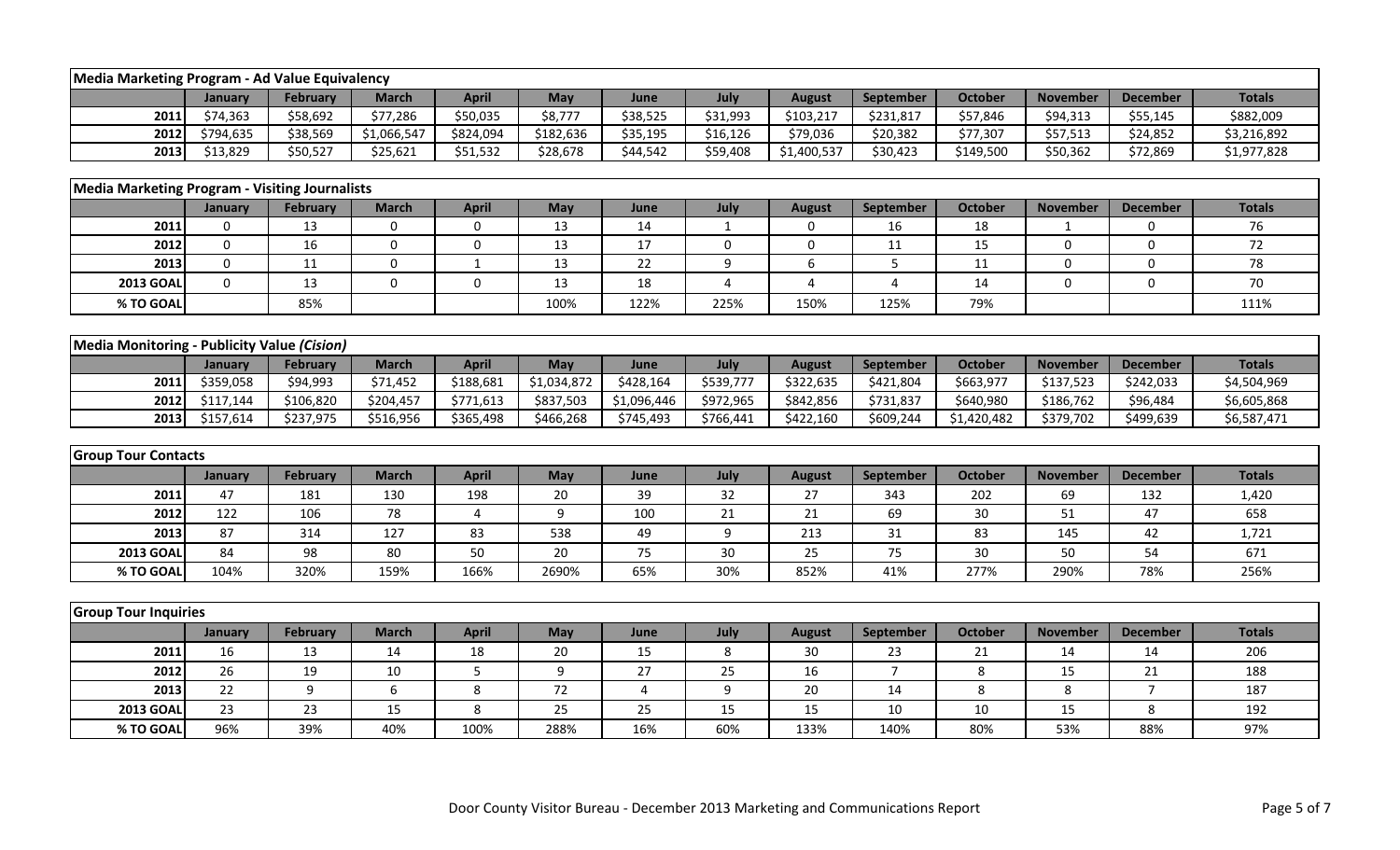| <b>Meeting/Event Planner Contacts</b>  |              |                 |              |              |          |              |             |               |                  |                |                 |                 |                |
|----------------------------------------|--------------|-----------------|--------------|--------------|----------|--------------|-------------|---------------|------------------|----------------|-----------------|-----------------|----------------|
|                                        | January      | <b>February</b> | <b>March</b> | <b>April</b> | May      | June         | July        | <b>August</b> | <b>September</b> | <b>October</b> | <b>November</b> | <b>December</b> | <b>Totals</b>  |
| 2011                                   | 59           | 71              | 71           | 56           | 280      | 429          | 29          | 235           | 126              | 106            | 130             | 231             | 1,823          |
| 2012                                   | 115          | 45              | 52           | 30           | 214      | 30           | 55          | 95            | 74               | 114            | 73              | 117             | 1,014          |
| 2013                                   | 75           | 43              | 131          | 40           | 307      | 79           | 147         | 144           | 124              | 197            | 59              | 61              | 1,407          |
| <b>2013 GOAL</b>                       | 89           | 60              | 65           | 40           | 150      | 150          | 60          | 120           | 102              | 115            | 50              | 34              | 1,035          |
| % TO GOAL                              | 84%          | 72%             | 202%         | 100%         | 205%     | 53%          | 245%        | 120%          | 122%             | 171%           | 118%            | 179%            | 136%           |
| <b>Meeting/Event Planner Inquiries</b> |              |                 |              |              |          |              |             |               |                  |                |                 |                 |                |
|                                        | January      | <b>February</b> | <b>March</b> | <b>April</b> | May      | June         | July        | <b>August</b> | September        | <b>October</b> | <b>November</b> | <b>December</b> | <b>Totals</b>  |
| 2011                                   | 43           | 39              | 47           | 33           | 69       | 51           | 43          | 82            | 48               | 48             | 43              | 38              | 584            |
| 2012                                   | 73           | 46              | 55           | 32           | 14       | 27           | 55          | 52            | 34               | 38             | 37              | 51              | 514            |
| 2013                                   | 67           | 43              | 37           | 40           | 52       | 79           | 63          | 64            | 72               | 49             | 29              | 24              | 619            |
| <b>2013 GOAL</b>                       | 59           | 44              | 53           | 34           | 35       | 30           | 50          | 65            | 38               | 44             | 40              | 33              | 525            |
| % TO GOAL                              | 114%         | 98%             | 70%          | 118%         | 149%     | 263%         | 126%        | 98%           | 189%             | 111%           | 73%             | 73%             | 118%           |
| <b>Trade Show Participation</b>        |              |                 |              |              |          |              |             |               |                  |                |                 |                 |                |
|                                        | January      | <b>February</b> | <b>March</b> | <b>April</b> | May      | June         | July        | <b>August</b> | September        | <b>October</b> | <b>November</b> | <b>December</b> | <b>Totals</b>  |
| 2011                                   | $\Omega$     | 1               | 2            | $\mathbf 0$  | $\Omega$ | $\mathbf{1}$ | $\mathbf 0$ | $\mathbf 0$   | $\mathbf{0}$     | $\overline{2}$ | 1               | $\Omega$        | $\overline{7}$ |
| 2012                                   | $\mathbf 1$  | 2               | 0            | 0            | 0        | 1            | 0           | $\mathbf 0$   | $\mathbf{1}$     | 0              | 0               | 0               | 5              |
| 2013                                   | $\mathbf{1}$ | $\mathbf{1}$    | $\Omega$     | $\mathbf{1}$ | 0        | 0            | $\mathbf 0$ | $\mathbf 0$   | $\mathbf 0$      | $\overline{2}$ | 1               | $\mathbf{1}$    | $\overline{7}$ |
|                                        |              |                 |              |              |          |              |             |               |                  |                |                 |                 |                |
| Door County Welcome Center - Visitors  |              |                 |              |              |          |              |             |               |                  |                |                 |                 |                |
|                                        | January      | <b>February</b> | <b>March</b> | <b>April</b> | May      | June         | July        | <b>August</b> | September        | <b>October</b> | <b>November</b> | <b>December</b> | <b>Totals</b>  |
| 2011                                   | 772          | 850             | 1,053        | 1,220        | 5,415    | 7,704        | 13,323      | 12,849        | 8,813            | 8,091          | 1,219           | 1,160           | 62,469         |
| 2012                                   | 778          | 1,140           | 1,694        | 1,992        | 5,154    | 9,134        | 12,928      | 10,888        | 8,780            | 6,294          | 1,257           | 973             | 61,012         |
| 2013                                   | 613          | 1,057           | 1,258        | 1,565        | 4,514    | 8,201        | 13,047      | 12,260        | 8,305            | 7,451          | 1,415           | 1,075           | 60,761         |